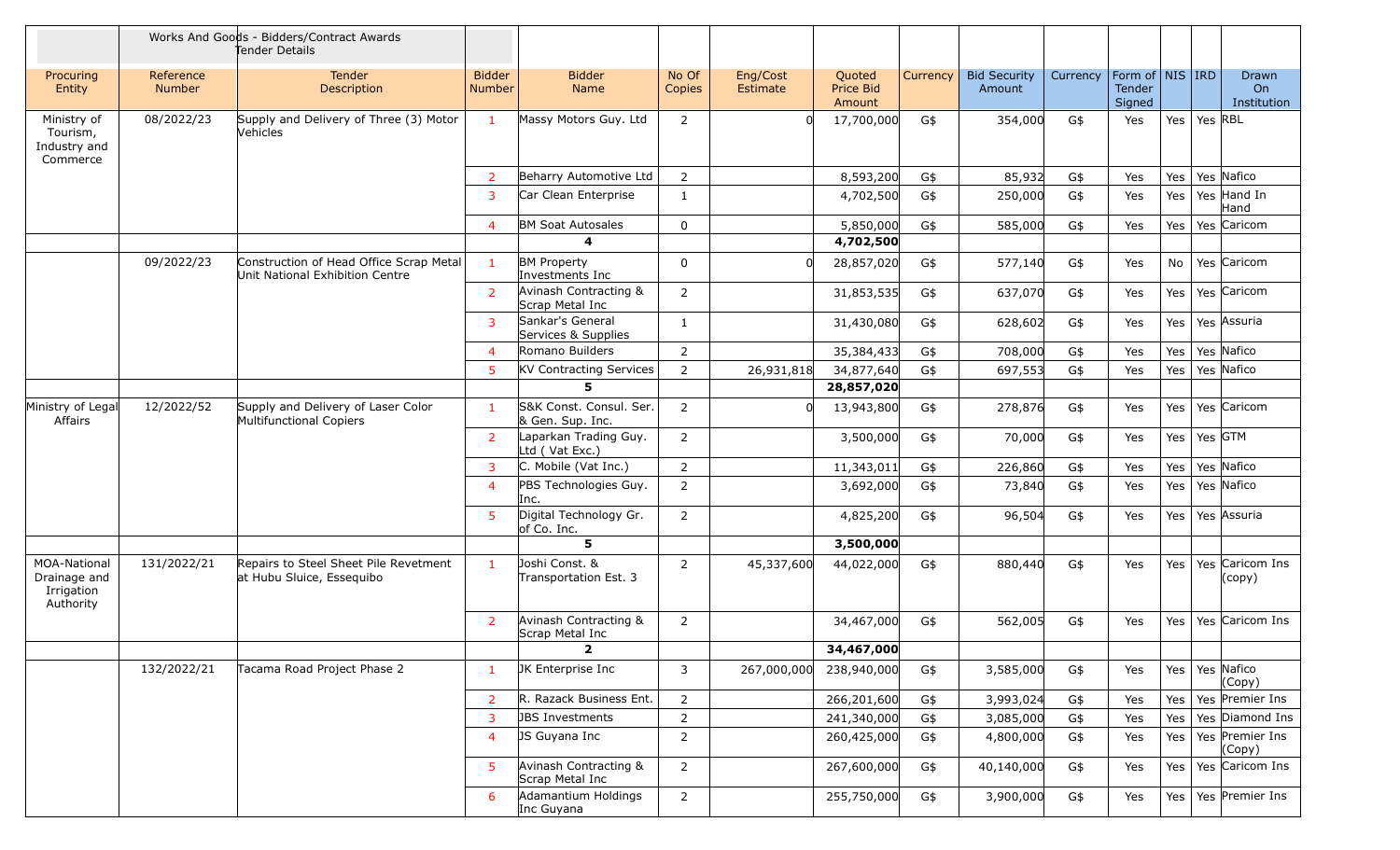|                                       | Works And Goods - Bidders/Contract Awards<br>Tender Details |                                                            |                                |                                                             |                 |                      |                               |          |                               |          |                                                     |             |             |                            |
|---------------------------------------|-------------------------------------------------------------|------------------------------------------------------------|--------------------------------|-------------------------------------------------------------|-----------------|----------------------|-------------------------------|----------|-------------------------------|----------|-----------------------------------------------------|-------------|-------------|----------------------------|
| Procuring<br>Entity                   | Reference<br><b>Number</b>                                  | Tender<br>Description                                      | <b>Bidder</b><br><b>Number</b> | <b>Bidder</b><br>Name                                       | No Of<br>Copies | Eng/Cost<br>Estimate | Quoted<br>Price Bid<br>Amount | Currency | <b>Bid Security</b><br>Amount | Currency | Form of $\vert$ NIS $\vert$ IRD<br>Tender<br>Signed |             |             | Drawn<br>On<br>Institution |
|                                       | 132/2022/21                                                 |                                                            | $\overline{7}$                 | K&P Project<br>Management Inc                               | $\overline{2}$  |                      | 266,695,000                   | G\$      | 4,000,425                     | G\$      | Yes                                                 | Yes         |             | Yes Premier Ins<br>Copy)   |
|                                       |                                                             |                                                            | 8                              | Empire Procurement &<br>Ser. Inc                            | $\overline{2}$  |                      | 253,000,000                   | G\$      | 3,795,000                     | G\$      | Yes                                                 | Yes         |             | Yes Premier Ins            |
|                                       |                                                             |                                                            | 9                              | Condor Const.Inc                                            | $\overline{2}$  |                      | 255,000,000                   | G\$      | 3,825,000                     | G\$      | Yes                                                 | Yes         |             | Yes Assuria                |
|                                       |                                                             |                                                            | 10                             | Associated Construction<br>Services                         | $\overline{2}$  |                      | 251,440,000                   | G\$      | 3,771,600                     | G\$      | Yes                                                 | Yes         |             | Yes Caricom Ins            |
|                                       |                                                             |                                                            | 11                             | Japarts Const. Inc                                          | $\overline{2}$  |                      | 303,570,000                   | G\$      | 6,071,400                     | G\$      | Yes                                                 | Yes         | Yes GTM     |                            |
|                                       |                                                             |                                                            |                                | 11                                                          |                 |                      | 238,940,000                   |          |                               |          |                                                     |             |             |                            |
|                                       | 133/2022/21                                                 | Construction of Intake Structures at<br>Naamryck, EBE      | $\mathbf{1}$                   | Arjune Const. Inc                                           | $\overline{2}$  | 36,941,700           | 48,136,420                    | G\$      | 962,728                       | G\$      | Yes                                                 | Yes         |             | Yes Assuria                |
|                                       |                                                             |                                                            | $\overline{2}$                 | Ray Civil Engineering<br>Const                              | $\overline{2}$  |                      | 35,093,920                    | G\$      | 701,878                       | G\$      | Yes                                                 | Yes         |             | Yes Diamond Ins            |
|                                       |                                                             |                                                            | 3                              | Khans Const. &<br>Transportation Inc                        | $\mathbf{1}$    |                      | 41,747,000                    | G\$      | 850,000                       | G\$      | Yes                                                 | Yes         |             | Yes Nafico                 |
|                                       |                                                             |                                                            | $\overline{4}$                 | Civcon Engineering<br>Contractors                           | $\overline{2}$  |                      | 47,384,400                    | G\$      | 947,688                       | G\$      | Yes                                                 | Yes         |             | Yes Caricom Ins            |
|                                       |                                                             |                                                            |                                | $\overline{\mathbf{4}}$                                     |                 |                      | 35,093,920                    |          |                               |          |                                                     |             |             |                            |
| National<br>Communications<br>Network | 14/2022/02                                                  | Provision of Taxi/ transportation<br>Services              |                                | No Bid Received                                             | 0               |                      |                               |          |                               | 0        | $\mathbf{0}$                                        | $\mathbf 0$ | $0 \vert 0$ |                            |
|                                       |                                                             |                                                            |                                | $\mathbf{1}$                                                |                 |                      | O                             |          |                               |          |                                                     |             |             |                            |
| Civil Defence<br>Commission           | 20/2022/02                                                  | Construction of Multipurpose Building &<br>Bond            | $\overline{1}$                 | Avinash Contracting &<br>Scrap Metal Inc                    | $\overline{2}$  |                      | 117,775,700                   | G\$      | 2,600,000                     | G\$      | Yes                                                 | Yes         |             | Yes Caricom                |
|                                       |                                                             |                                                            | $\overline{2}$                 | Deodat<br>Sewkumarcharran<br>Construction                   | $\overline{2}$  |                      | 145,967,900                   | G\$      | 297,358                       | G\$      | Yes                                                 | Yes         |             | Yes Diamond                |
|                                       |                                                             |                                                            | 3                              | Singh &on Construction                                      | $\overline{2}$  |                      | 126,797,300                   | G\$      | 2,535,946                     | G\$      | Yes                                                 | Yes         |             | Yes Assuria                |
|                                       |                                                             |                                                            | $\overline{4}$                 | Emeralds General<br>Contracting<br><b>&amp;Distributors</b> | $\overline{2}$  |                      | 135,734,000                   | G\$      | 2,714,680                     | G\$      | Yes                                                 | Yes         |             | Yes Caricom                |
|                                       |                                                             |                                                            | 5                              | R. Kissoon Contracting<br>Service                           | $\overline{2}$  |                      | 154,212,600                   | G\$      | 3,430,000                     | G\$      | Yes                                                 | Yes         | Yes GTM     |                            |
|                                       |                                                             |                                                            | 6                              | <b>BML Architech &amp;</b><br>Engineers Inc                 | $\overline{2}$  |                      | 187,626,000                   | G\$      | 3,752,520                     | G\$      | Yes                                                 | Yes         |             | Yes Caricom                |
|                                       |                                                             |                                                            | 7                              | Ivor Allen                                                  | 2               |                      | 192,713,500                   | G\$      | 3,860,600                     | G\$      | Yes                                                 | Yes         |             | Yes Assuria                |
|                                       |                                                             |                                                            | 8                              | C&L Construction Inc                                        | $\overline{2}$  |                      | 187,733,150                   | G\$      |                               |          | Yes                                                 | Yes         |             | Yes No Bid Sec.<br>seen    |
|                                       |                                                             |                                                            | 9                              | Campton Bess<br>Construction Enterprise                     | $\overline{2}$  | 136,863,500          | 128,944,250                   | G\$      |                               |          |                                                     |             |             |                            |
|                                       |                                                             |                                                            |                                | $\mathbf{Q}$                                                |                 |                      | 117,775,700                   |          |                               |          |                                                     |             |             |                            |
|                                       | 21/2022/02                                                  | Provision of Security Services for CDC<br>Office 2022-2023 | $\mathbf{1}$                   | Castle Security Services<br>Inc                             | 1               |                      | 15,359,904                    | G\$      | 180,000                       | G\$      | Yes                                                 | Yes         |             | Yes Premier Ins            |
|                                       |                                                             |                                                            | $\overline{2}$                 | RK's Guyana Sec. Ser.                                       | $\mathbf{1}$    |                      | 14,403,357                    | G\$      | 148,000                       | G\$      | Yes                                                 | Yes         |             | Yes Nafico                 |
|                                       |                                                             |                                                            | 3                              | Nel Global Sec. Co. Inc.                                    | $\mathbf{1}$    |                      | 13,490,400                    | G\$      | 134,904                       | G\$      | Yes                                                 | Yes         |             | Yes Assuria                |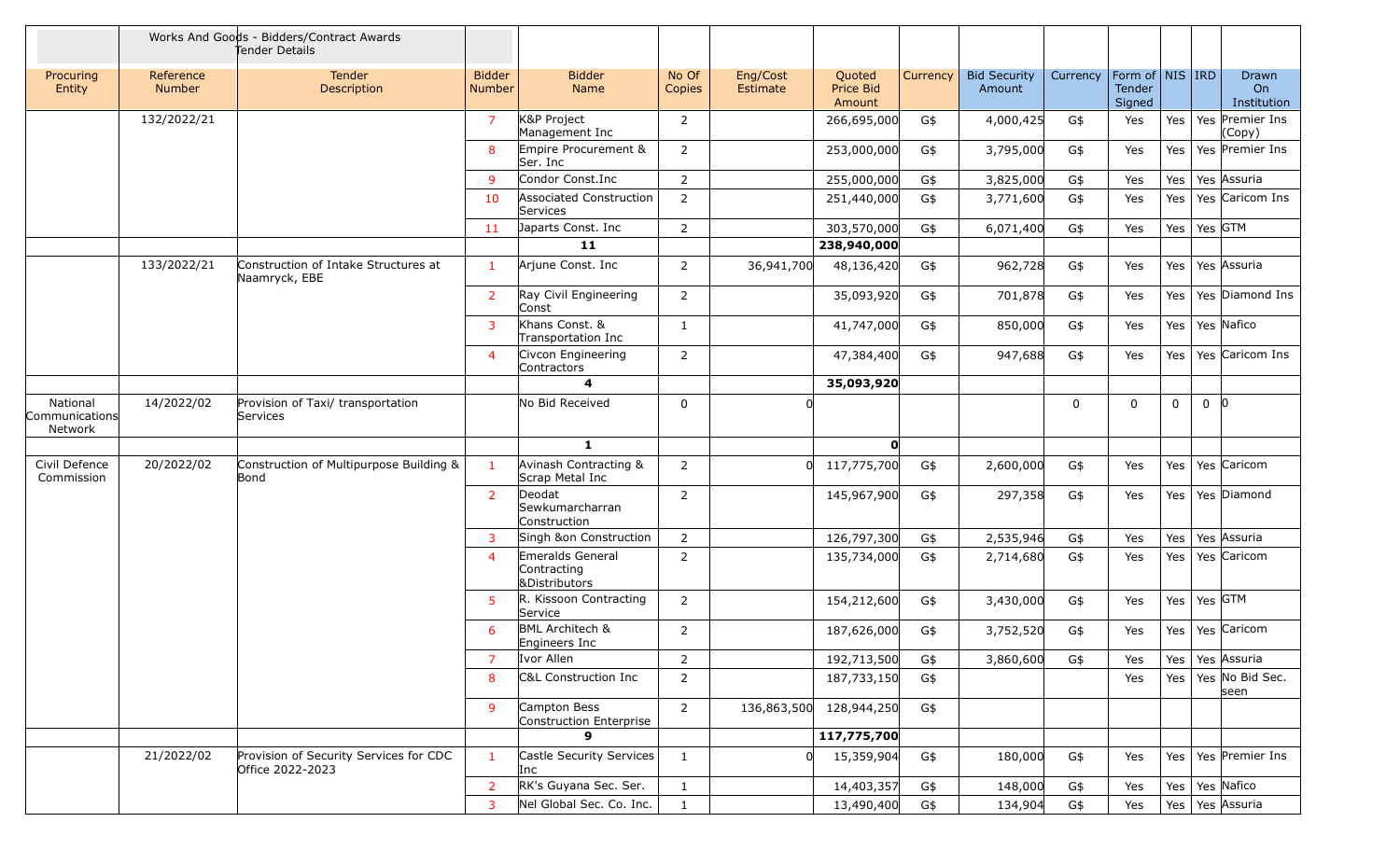|                            | Works And Goods - Bidders/Contract Awards<br>Tender Details |                                                                                    |                         |                                                  |                 |                      |                               |          |                               |          |                                                     |     |                                   |
|----------------------------|-------------------------------------------------------------|------------------------------------------------------------------------------------|-------------------------|--------------------------------------------------|-----------------|----------------------|-------------------------------|----------|-------------------------------|----------|-----------------------------------------------------|-----|-----------------------------------|
| Procuring<br>Entity        | Reference<br>Number                                         | <b>Tender</b><br>Description                                                       | <b>Bidder</b><br>Number | <b>Bidder</b><br>Name                            | No Of<br>Copies | Eng/Cost<br>Estimate | Quoted<br>Price Bid<br>Amount | Currency | <b>Bid Security</b><br>Amount | Currency | Form of $\vert$ NIS $\vert$ IRD<br>Tender<br>Signed |     | Drawn<br>On<br>Institution        |
|                            | 21/2022/02                                                  |                                                                                    | 4                       | Strategic Action Sec.<br>Ltd                     | 2               |                      | 13,067,697                    | G\$      | 130,677                       | G\$      | Yes                                                 | Yes | Yes Nafico                        |
|                            |                                                             |                                                                                    | 5                       | Amalgamated Sec. Ser<br>Guy. Inc y               | $\overline{2}$  |                      | 17,157,319                    | G\$      | 171,573                       | G\$      | Yes                                                 | Yes | Yes Assuria                       |
|                            |                                                             |                                                                                    | 6                       | Sheriff Security Inc                             | $\overline{2}$  |                      | 21,337,653                    | G\$      | 212,376                       | G\$      | Yes                                                 | Yes | Yes Assuria                       |
|                            |                                                             |                                                                                    |                         | 6                                                |                 |                      | 13,067,697                    |          |                               |          |                                                     |     |                                   |
| Office of the<br>President | 24/2022/01                                                  | Procurement of New Vehicles                                                        | 1                       | Beharry Automotive Ltd                           | $\overline{2}$  |                      | 31,565,561                    | G\$      | 328,379                       | G\$      | Yes                                                 | Yes | Yes Nafico                        |
|                            |                                                             |                                                                                    | $\overline{2}$          | Massy Industries<br>Guyana Ltd                   | $\overline{2}$  |                      | 17,300,000                    | G\$      | 346,000                       | G\$      | Yes                                                 | Yes | Yes Republic<br><b>Bank Ltd</b>   |
|                            |                                                             |                                                                                    | 3                       | RRT Enterprise & Auto<br>Sales                   | $\overline{2}$  |                      | 35,550,000                    | G\$      | 355,500                       | G\$      | Yes                                                 | Yes | Yes Premier Ins                   |
|                            |                                                             |                                                                                    | 4                       | Car Clean Enterprise                             | 1               |                      | 14,847,000                    | G\$      | 500,000                       | G\$      | Yes                                                 | Yes | Yes Hand in<br>Hand               |
|                            |                                                             |                                                                                    | $5^{\circ}$             | Ideal Autos Inc                                  | $\mathbf{1}$    |                      | 30,706,000                    | G\$      | 307,060                       | G\$      | Yes                                                 | Yes | Yes Nafico                        |
|                            |                                                             |                                                                                    | 6                       | Ansa Motors Guyana<br>Ltd                        | $\mathbf{1}$    |                      | 7,410,000                     | G\$      | 741,000                       | G\$      | Yes                                                 | Yes | Yes Premier Ins                   |
|                            |                                                             |                                                                                    | $\overline{7}$          | <b>BM Soat Auto Sales</b>                        | $\mathbf 0$     |                      | 16,600,000                    | G\$      |                               |          | Yes                                                 | Yes | Yes No Bis Sec.<br>Seen           |
|                            |                                                             |                                                                                    |                         | $\overline{z}$                                   |                 |                      | 7,410,000                     |          |                               |          |                                                     |     |                                   |
|                            | 25/2022/01                                                  | Rental of Building for the Police<br>Complaints Authority                          | 1                       | Gemini Investments<br>Inc                        | 2               |                      | 24,000,000                    | G\$      | 240,000                       | G\$      | Yes                                                 | Yes | Yes Nafico, FT<br>Page Retyped    |
|                            |                                                             |                                                                                    | $\overline{2}$          | Queensway Security<br>Inc                        | 1               |                      | 3,420,000                     | G\$      | 34,200                        | G\$      | Yes                                                 | Yes | Yes Demerara<br>Bank              |
|                            |                                                             |                                                                                    |                         | $\overline{2}$                                   |                 |                      | 3,420,000                     |          |                               |          |                                                     |     |                                   |
| Guyana Defence<br>Force    | 25/2022/53                                                  | Procurement of Recondition Motor<br>Vehicles                                       | 1                       | Beharry Automotive Ltd                           | 2               |                      | 142,405,339                   | G\$      | 2,848,107                     | G\$      | Yes                                                 | Yes | Yes Nafico                        |
|                            |                                                             |                                                                                    | $\overline{2}$          | RRT Enterprise &<br>Autosales                    | $\overline{2}$  |                      | 231,797,500                   | G\$      | 4,275,950                     | G\$      | Yes                                                 | Yes | Yes Premier Ins                   |
|                            |                                                             |                                                                                    |                         | $\overline{2}$                                   |                 |                      | 142,405,339                   |          |                               |          |                                                     |     |                                   |
| Office of the<br>President | 26/2022/01                                                  | Construction of Parking Lot at the<br>National Intelligence and Security<br>Agency | $\mathbf{1}$            | Rishma & Sisters Ent.                            | 1               | 17,912,950           | 13,478,300                    | G\$      |                               | 0        | Yes                                                 | Yes | Yes BSD Comp. &<br>Signed         |
|                            |                                                             |                                                                                    | $\overline{2}$          | Eneralds General Const.<br>& Distributors        | $\mathbf{1}$    |                      | 13,824,800                    | G\$      |                               |          | Yes                                                 | Yes | Yes BSD Comp. &<br>Signed         |
|                            |                                                             |                                                                                    | 3                       | Singh & Son<br>Construction                      | 1               |                      | 19,043,475                    | G\$      |                               |          | Yes                                                 |     | Yes   Yes   BSD Comp. &<br>Signed |
|                            |                                                             |                                                                                    | 4                       | K. Ramdayal Const. &<br>Services                 | $\mathbf 0$     |                      | 10,328,890                    | G\$      |                               |          | Yes                                                 |     | Yes   Yes   BSD Comp. &<br>Signed |
|                            |                                                             |                                                                                    | 5                       | Vas Global                                       | $\mathbf{1}$    |                      | 13,727,863                    | G\$      |                               |          | Yes                                                 | Yes | Yes BSD Comp. &<br>Signed         |
|                            |                                                             |                                                                                    | 6                       | Romano Builders                                  | 1               |                      | 19,565,700                    | G\$      |                               |          | Yes                                                 | Yes | Yes BSD Comp. &<br>Signed         |
|                            |                                                             |                                                                                    | $\overline{7}$          | <b>BML Architecture &amp;</b><br>Engineering Inc | $\mathbf{1}$    |                      | 21,343,850                    | G\$      |                               |          | Yes                                                 | Yes | Yes BSD Comp. &<br>Signed         |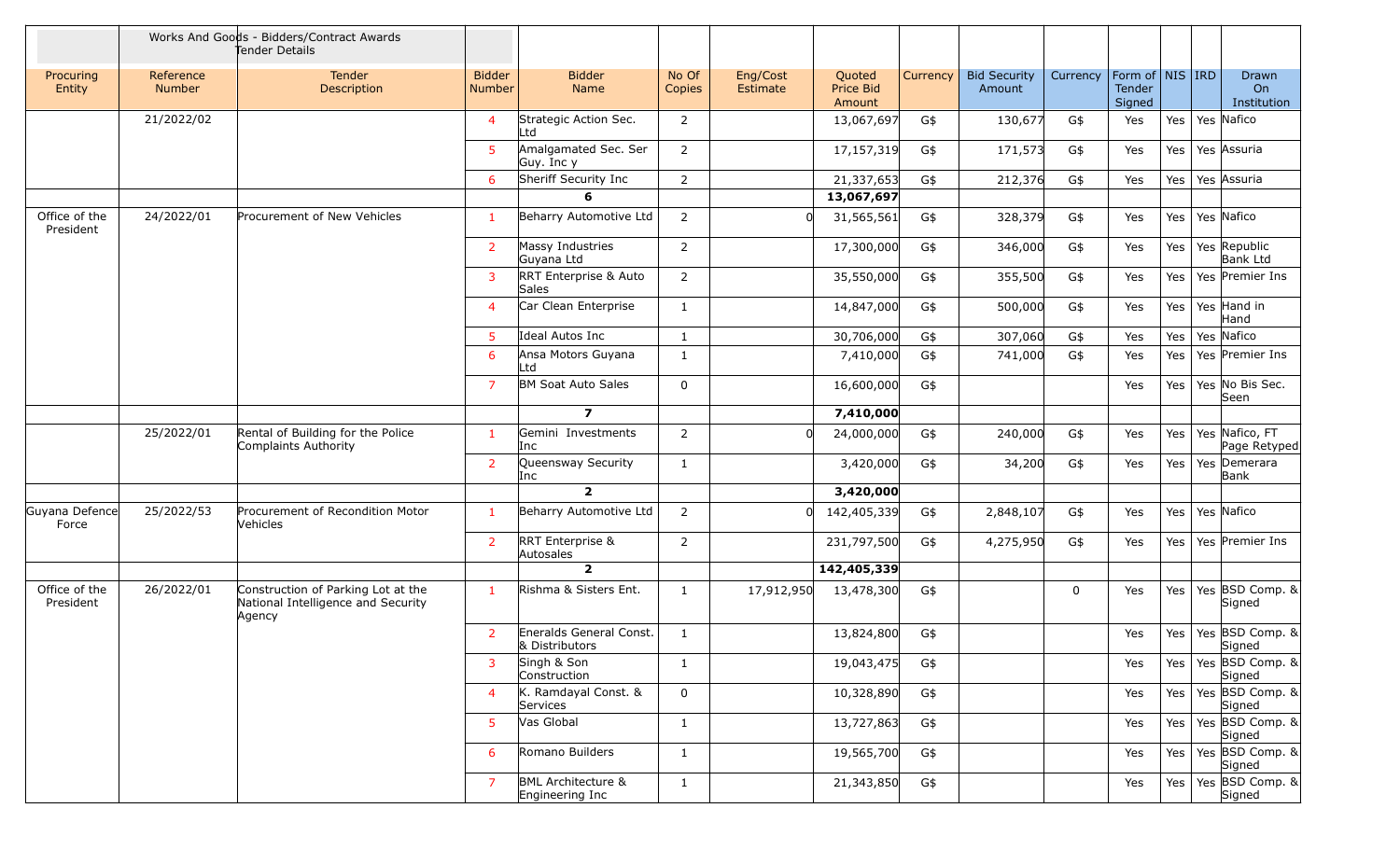|                                |                     | Works And Goods - Bidders/Contract Awards<br>Tender Details                                                         |                                |                                                   |                 |                      |                               |          |                               |             |                                                     |             |             |                            |
|--------------------------------|---------------------|---------------------------------------------------------------------------------------------------------------------|--------------------------------|---------------------------------------------------|-----------------|----------------------|-------------------------------|----------|-------------------------------|-------------|-----------------------------------------------------|-------------|-------------|----------------------------|
| Procuring<br>Entity            | Reference<br>Number | Tender<br>Description                                                                                               | <b>Bidder</b><br><b>Number</b> | <b>Bidder</b><br>Name                             | No Of<br>Copies | Eng/Cost<br>Estimate | Quoted<br>Price Bid<br>Amount | Currency | <b>Bid Security</b><br>Amount | Currency    | Form of $\vert$ NIS $\vert$ IRD<br>Tender<br>Signed |             |             | Drawn<br>On<br>Institution |
|                                | 26/2022/01          |                                                                                                                     | 8                              | Arjune Const. Inc                                 | $\mathbf{1}$    |                      | 57,247,229                    | G\$      |                               |             | Yes                                                 | Yes         |             | Yes BSD Comp. &<br>Signed  |
|                                |                     |                                                                                                                     | 9                              | Andrea Howard Const<br>Services.                  | $\overline{2}$  |                      | 23,682,285                    | G\$      |                               |             | Yes                                                 | Yes         |             | Yes BSD Comp. &<br>Signed  |
|                                |                     |                                                                                                                     | 10                             | Guybiz Establishment                              | $\mathbf{1}$    |                      | 14,283,280                    | G\$      |                               |             | Yes                                                 | Yes         |             | Yes BSD Comp. &<br>Signed  |
|                                |                     |                                                                                                                     |                                | 10                                                |                 |                      | 10,328,890                    |          |                               |             |                                                     |             |             |                            |
|                                | 27/2022/01          | Construction of Parking Lots at Casellani<br>House Compound                                                         | $\mathbf{1}$                   | Andrea Howard Const.<br>Service                   | $\overline{2}$  | 19,994,785           | 31,371,815                    | G\$      | 851,726                       | G\$         | Yes                                                 | Yes         |             | Yes Diamond Ins            |
|                                |                     |                                                                                                                     | $\overline{2}$                 | BML Architect & Eng.<br>Inc                       | $\overline{2}$  |                      | 25,321,610                    | G\$      |                               |             | Yes                                                 | Yes         |             | Yes No Bid Sec.<br>Seen    |
|                                |                     |                                                                                                                     | 3                              | Randolph Taylor Const                             | $\overline{2}$  |                      | 17,017,090                    | G\$      | 340,341                       | G\$         | Yes                                                 | Yes         |             | Yes Caricom Ins            |
|                                |                     |                                                                                                                     | $\overline{4}$                 | Romano Builders                                   | $\overline{2}$  |                      | 20,637,940                    | G\$      | 414,000                       | G\$         | Yes                                                 | Yes         |             | Yes Nafico                 |
|                                |                     |                                                                                                                     | 5                              | K. Ramdayal Const &<br>Services.                  | $\mathbf 0$     |                      | 15,640,740                    | G\$      |                               |             | Yes                                                 | No          |             | Yes No Bid Sec.<br>Seen    |
|                                |                     |                                                                                                                     | 6                              | Arjune Construction Inc                           | $\overline{2}$  |                      | 9,776,280                     | G\$      | 195,525                       | G\$         | Yes                                                 | Yes         |             | Yes Assuria                |
|                                |                     |                                                                                                                     | $\overline{7}$                 | <b>KPL Building Concepts</b><br>Inc               | $\overline{2}$  |                      | 17,951,970                    | G\$      | 359,039                       | G\$         | Yes                                                 | Yes         |             | Yes Assuria                |
|                                |                     |                                                                                                                     | 8                              | Singh & son<br>Construction                       | $\overline{2}$  |                      | 26,244,200                    | G\$      | 524,900                       | G\$         | Yes                                                 | Yes         |             | Yes Assuria                |
|                                |                     |                                                                                                                     | 9                              | Emeralds Gen. Const. &<br>Ditributors             | $\overline{2}$  |                      | 19,495,150                    | G\$      | 389,903                       | G\$         | Yes                                                 | Yes         |             | Yes Caricom Ins            |
|                                |                     |                                                                                                                     |                                | 9                                                 |                 |                      | 9,776,280                     |          |                               |             |                                                     |             |             |                            |
| Guyana<br>Revenue<br>Authority | 27/2022/03          | Extension of Customs Boat<br>House-Stabroek, Georgetown, Region<br>No. 4                                            | $\mathbf{1}$                   | Andre Vincent<br>Construction Services            | $\overline{2}$  |                      | 38,765,265                    | G\$      | 900,000                       | G\$         | Yes                                                 | Yes         |             | Yes Nafico                 |
|                                |                     |                                                                                                                     | 2                              | Memorex Enterprises                               | $\overline{2}$  | 48,758,850           | 43,435,733                    | G\$      | 900,000                       | G\$         | Yes                                                 | Yes         |             | Yes Assuria                |
|                                |                     |                                                                                                                     |                                | $\overline{2}$                                    |                 |                      | 38,765,265                    |          |                               |             |                                                     |             |             |                            |
| Office of the<br>President     | 28/2022/01          | Supply and Installation of One Desktop<br>Computer and One Server                                                   |                                | No Bid Received                                   | $\mathbf 0$     |                      |                               |          |                               | $\mathbf 0$ | $\Omega$                                            | $\mathbf 0$ | $0 \vert 0$ |                            |
|                                |                     |                                                                                                                     |                                | $\mathbf{1}$                                      |                 |                      | O                             |          |                               |             |                                                     |             |             |                            |
|                                | 29/2022/01          | Lot 1- Extension of Guard Hut Lot 2-<br>Rehabilitation Lot 3- Painting of Main<br>Building at 105 New Garden Street | $\mathbf{1}$                   | Emeralds Gen.<br>Contracting &<br>Distributors L3 |                 |                      | 1,931,000                     | G\$      |                               |             |                                                     |             |             |                            |
|                                |                     |                                                                                                                     | $\mathbf{1}$                   | Emeralds Gen.<br>Contracting &<br>Distributors L2 |                 |                      | 2,090,300                     | G\$      |                               |             |                                                     |             |             |                            |
|                                |                     |                                                                                                                     |                                | Emeralds Gen.<br>Contracting &<br>Distributors L1 | $\mathbf{1}$    |                      | 1,901,820                     | G\$      |                               | 0           | Yes                                                 |             |             | Yes   Yes   BSDP C/S       |
|                                |                     |                                                                                                                     | $\overline{2}$                 | MDSG General Services<br>L3                       |                 |                      | 1,606,600                     | G\$      |                               |             |                                                     |             |             |                            |
|                                |                     |                                                                                                                     | $\overline{2}$                 | MDSG General Services<br>L2                       |                 |                      | 1,628,300                     | G\$      |                               |             |                                                     |             |             |                            |
|                                |                     |                                                                                                                     | $\overline{2}$                 | <b>MDSG General Services</b>                      | $\mathbf{1}$    |                      | 1,586,505                     | G\$      |                               |             | Yes                                                 | Yes         |             | Yes BSDP C/S               |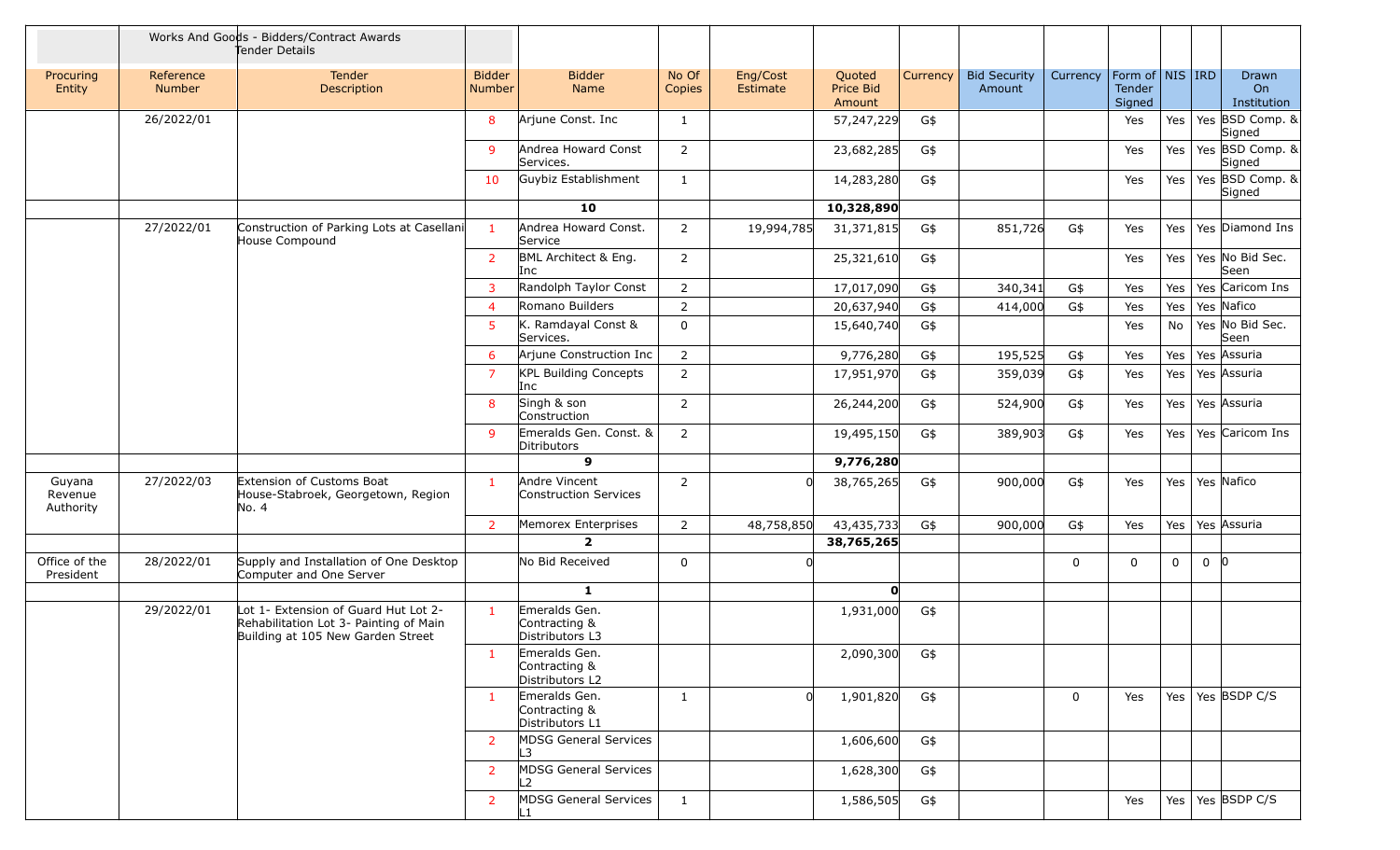|                     |                     | Works And Goods - Bidders/Contract Awards<br>Tender Details |                         |                                                  |                 |                      |                               |          |                               |          |                                                     |     |                            |
|---------------------|---------------------|-------------------------------------------------------------|-------------------------|--------------------------------------------------|-----------------|----------------------|-------------------------------|----------|-------------------------------|----------|-----------------------------------------------------|-----|----------------------------|
| Procuring<br>Entity | Reference<br>Number | Tender<br>Description                                       | <b>Bidder</b><br>Number | <b>Bidder</b><br>Name                            | No Of<br>Copies | Eng/Cost<br>Estimate | Quoted<br>Price Bid<br>Amount | Currency | <b>Bid Security</b><br>Amount | Currency | Form of $\vert$ NIS $\vert$ IRD<br>Tender<br>Signed |     | Drawn<br>On<br>Institution |
|                     | 29/2022/01          |                                                             | 3                       | Firma General<br>Contracting Service L3          |                 |                      | 1,946,600                     | G\$      |                               |          |                                                     |     |                            |
|                     |                     |                                                             | 3                       | Firma General<br>Contracting Service L2          |                 |                      | 2,126,200                     | G\$      |                               |          |                                                     |     |                            |
|                     |                     |                                                             | 3                       | Firma General<br>Contracting Service L1          | $\mathbf{1}$    |                      | 1,880,884                     | G\$      |                               |          | Yes                                                 |     | Yes   Yes $ $ BSDPC/S      |
|                     |                     |                                                             | $\overline{4}$          | S.B Plumbing, Welding<br>& General Const L3      |                 |                      | 2,314,400                     | G\$      |                               |          |                                                     |     |                            |
|                     |                     |                                                             | $\overline{4}$          | S.B Plumbing, Welding<br>& General Const L2      |                 |                      | 2,340,900                     | G\$      |                               |          |                                                     |     |                            |
|                     |                     |                                                             | 4                       | S.B Plumbing, Welding<br>& General Const L1      | $\mathbf{1}$    |                      | 2,364,360                     | G\$      |                               |          | Yes                                                 |     | Yes   Yes $ $ BSDP C/S     |
|                     |                     |                                                             | 5                       | A&E Const. Sup. &<br>Services L3                 |                 |                      | 1,463,000                     | G\$      |                               |          |                                                     |     |                            |
|                     |                     |                                                             | 5                       | A&E Const. Sup. &<br>Services L2                 |                 |                      | 1,782,200                     | G\$      |                               |          |                                                     |     |                            |
|                     |                     |                                                             | 5                       | A&E Const. Sup. &<br>Services L1                 | $\mathbf{1}$    |                      | 1,000,770                     | G\$      |                               |          | Yes                                                 |     | Yes   Yes   BSDP C/S       |
|                     |                     |                                                             | 6                       | Rising Sun<br>Transportation & Gen.<br>Const. L3 |                 |                      | 1,533,800                     | G\$      |                               |          |                                                     |     |                            |
|                     |                     |                                                             | 6                       | Rising Sun<br>Transportation & Gen.<br>Const. L1 |                 |                      | 1,551,650                     | G\$      |                               |          |                                                     |     |                            |
|                     |                     |                                                             | 6                       | Rising Sun<br>Transportation & Gen.<br>Const. L2 | $\mathbf{1}$    |                      | 1,864,885                     | G\$      |                               |          | Yes                                                 | Yes | Yes BSDP C/S               |
|                     |                     |                                                             | $\overline{7}$          | J&A Lumberyard &<br>Contracting Services L3      |                 |                      | 1,508,000                     | G\$      |                               |          |                                                     |     |                            |
|                     |                     |                                                             | $\overline{7}$          | J&A Lumberyard &<br>Contracting Services 12      |                 |                      | 1,695,000                     | G\$      |                               |          |                                                     |     |                            |
|                     |                     |                                                             | $\overline{7}$          | J&A Lumberyard &<br>Contracting Services L1      | 1               |                      | 1,628,300                     | G\$      |                               |          | Yes                                                 |     | Yes   Yes   BSDP C/S       |
|                     |                     |                                                             | 8                       | KW&C Enterprise L3                               |                 |                      | 2,750,000                     | G\$      |                               |          |                                                     |     |                            |
|                     |                     |                                                             | 8                       | KW&C Enterprise L2                               |                 |                      | 2,672,000                     | G\$      |                               |          |                                                     |     |                            |
|                     |                     |                                                             | 8                       | KW&C Enterprise L1                               |                 |                      | 2,188,600                     | G\$      |                               |          |                                                     |     | Yes   Yes   Yes   BSDPC/S  |
|                     |                     |                                                             | 9                       | KV Contracting Services<br>L3                    |                 |                      | 2,750,000                     | G\$      |                               |          |                                                     |     |                            |
|                     |                     |                                                             | 9                       | KV Contracting Services<br>L2                    |                 |                      | 2,672,000                     | G\$      |                               |          |                                                     |     |                            |
|                     |                     |                                                             | 9                       | KV Contracting Services                          | $\mathbf{1}$    |                      | 2,188,600                     | G\$      |                               |          | Yes                                                 |     | Yes   Yes   BSDP C/S       |
|                     |                     |                                                             | 10                      | G&P Construction L3                              |                 |                      | 1,842,300                     | G\$      |                               |          |                                                     |     |                            |
|                     |                     |                                                             | 10                      | <b>G&amp;P</b> Construction L1                   | $\mathbf 0$     |                      | 1,842,300                     | G\$      |                               |          | Yes                                                 |     | Yes   Yes   BSDP C/S       |
|                     |                     |                                                             | 11                      | Randolph Taylour Const<br>L2                     |                 |                      | 2,222,180                     | G\$      |                               |          |                                                     |     |                            |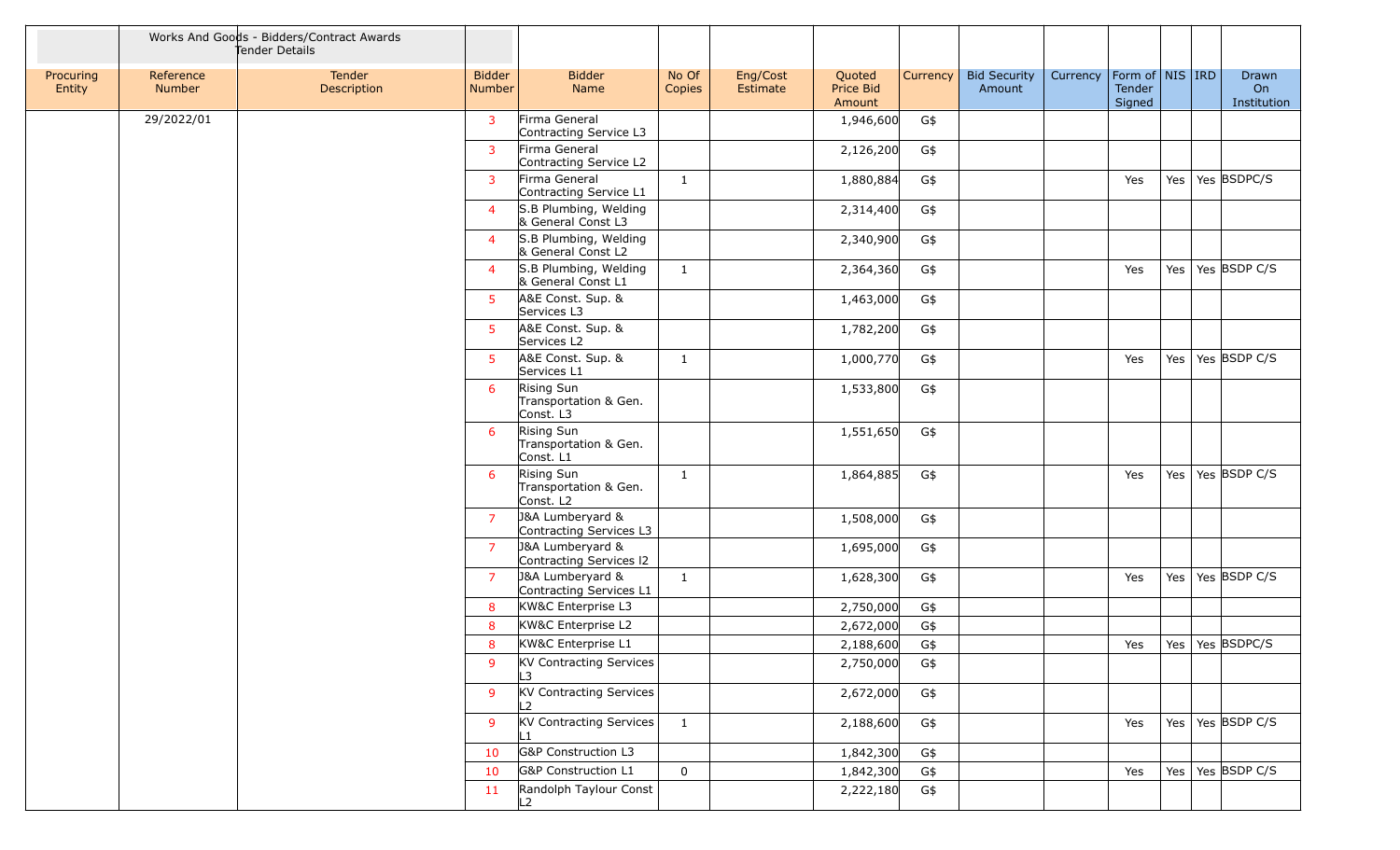|                                 |                     | Works And Goods - Bidders/Contract Awards<br>Tender Details       |                                |                                              |                 |                      |                                      |          |                               |          |                                                     |         |                            |
|---------------------------------|---------------------|-------------------------------------------------------------------|--------------------------------|----------------------------------------------|-----------------|----------------------|--------------------------------------|----------|-------------------------------|----------|-----------------------------------------------------|---------|----------------------------|
| Procuring<br>Entity             | Reference<br>Number | Tender<br><b>Description</b>                                      | <b>Bidder</b><br><b>Number</b> | <b>Bidder</b><br>Name                        | No Of<br>Copies | Eng/Cost<br>Estimate | Quoted<br><b>Price Bid</b><br>Amount | Currency | <b>Bid Security</b><br>Amount | Currency | Form of $\vert$ NIS $\vert$ IRD<br>Tender<br>Signed |         | Drawn<br>On<br>Institution |
|                                 | 29/2022/01          |                                                                   | 11                             | Randolph Taylour Const                       | 1               |                      | 2,187,700                            | G\$      |                               |          | Yes                                                 | Yes     | Yes BSDP C/S               |
|                                 |                     |                                                                   | 11                             | Randolph Taylour Const<br>3                  |                 |                      | 1,968,200                            | G\$      |                               |          |                                                     |         |                            |
|                                 |                     |                                                                   | 12                             | Rishma & Sisters<br>Enterprise L3            |                 |                      | 2,106,000                            | G\$      |                               |          |                                                     |         |                            |
|                                 |                     |                                                                   | 12                             | Rishma & Sisters<br>Enterprise L2            |                 |                      | 2,059,700                            | G\$      |                               |          |                                                     |         |                            |
|                                 |                     |                                                                   | 12                             | Rishma & Sisters<br>Enterprise L1            | 1               |                      | 2,439,700                            | G\$      |                               |          | Yes                                                 | Yes     | Yes BSDP C/S               |
|                                 |                     |                                                                   | 13                             | Andre Howard<br>Construction Services L3     |                 |                      | 2,080,000                            | G\$      |                               |          |                                                     |         |                            |
|                                 |                     |                                                                   | 13                             | Andre Howard<br>Construction Services L2     |                 |                      | 3,332,000                            | G\$      |                               |          |                                                     |         |                            |
|                                 |                     |                                                                   | 13                             | Andre Howard<br>Construction Services<br>L1. | $\overline{2}$  |                      | 3,047,880                            | G\$      |                               |          | Yes                                                 | Yes $ $ | Yes BSDP C/S               |
|                                 |                     |                                                                   | 14                             | D&R Construction &<br>Machinery Rental L3    |                 |                      | 1,704,200                            | G\$      |                               |          |                                                     |         |                            |
|                                 |                     |                                                                   | 14                             | D&R Construction &<br>Machinery Rental L2    |                 |                      | 1,668,900                            | G\$      |                               |          |                                                     |         |                            |
|                                 |                     |                                                                   | 14                             | D&R Construction &<br>Machinery Rental L1    | 1               |                      | 1,580,200                            | G\$      |                               |          | Yes                                                 | Yes     | Yes BSDP C/S               |
|                                 |                     |                                                                   | 15                             | Morris Jeffery Enterprise<br>L3              |                 |                      | 1,490,400                            | G\$      |                               |          |                                                     |         |                            |
|                                 |                     |                                                                   | 15                             | Morris Jeffery Enterprise<br>L2              |                 |                      | 1,946,225                            | G\$      |                               |          |                                                     |         |                            |
|                                 |                     |                                                                   | 15                             | Morris Jeffery Enterprise                    | 1               |                      | 1,578,160                            | G\$      |                               |          | Yes                                                 | Yes     | Yes BSDP C/S               |
|                                 |                     |                                                                   | 16                             | R. Persid Construction<br>3                  |                 |                      | 1,418,000                            | G\$      |                               |          |                                                     |         |                            |
|                                 |                     |                                                                   | 16                             | R. Persid Construction<br>$\mathcal{P}$      |                 |                      | 1,793,950                            | G\$      |                               |          |                                                     |         |                            |
|                                 |                     |                                                                   | 16                             | R. Persid Construction<br>L1                 | $\mathbf{1}$    |                      | 1,729,550                            | G\$      |                               |          | Yes                                                 | Yes     | Yes BSDP C/S               |
|                                 |                     |                                                                   | 17                             | Sharda Monielall<br>Construction L3          |                 | 1,875,300            | 2,646,000                            | G\$      |                               |          |                                                     |         |                            |
|                                 |                     |                                                                   | 17                             | Sharda Monielall<br>Construction L2          |                 | 2,084,000            | 2,462,250                            | G\$      |                               |          |                                                     |         |                            |
|                                 |                     |                                                                   | 17                             | Sharda Monielall<br>Construction L1          | $\mathbf{1}$    | 1,956,880            | 2,155,940                            | G\$      |                               |          | Yes                                                 | Yes     | Yes BSDP C/S               |
|                                 |                     |                                                                   | 18                             | Greenscape Services L3                       |                 |                      | 2,095,000                            | G\$      |                               |          |                                                     |         |                            |
|                                 |                     |                                                                   | 18                             | Greenscape Services L2                       | 0               |                      | 3,056,000                            | G\$      |                               |          | Yes                                                 | Yes     | Yes BSDP Dated             |
|                                 |                     |                                                                   |                                | 52                                           |                 |                      | 1,000,770                            |          |                               |          |                                                     |         |                            |
| Office of the<br>Prime Minister | 29/2022/02          | Procurement of Fibre Equipment,<br>Licenses and Reflective Labels | $\mathbf{1}$                   | PBS Technologies Guy<br>Inc                  | $\mathbf{1}$    |                      | 20,235,535                           | G\$      | 404,710                       | G\$      | Yes                                                 | Yes     | Yes Nafico                 |